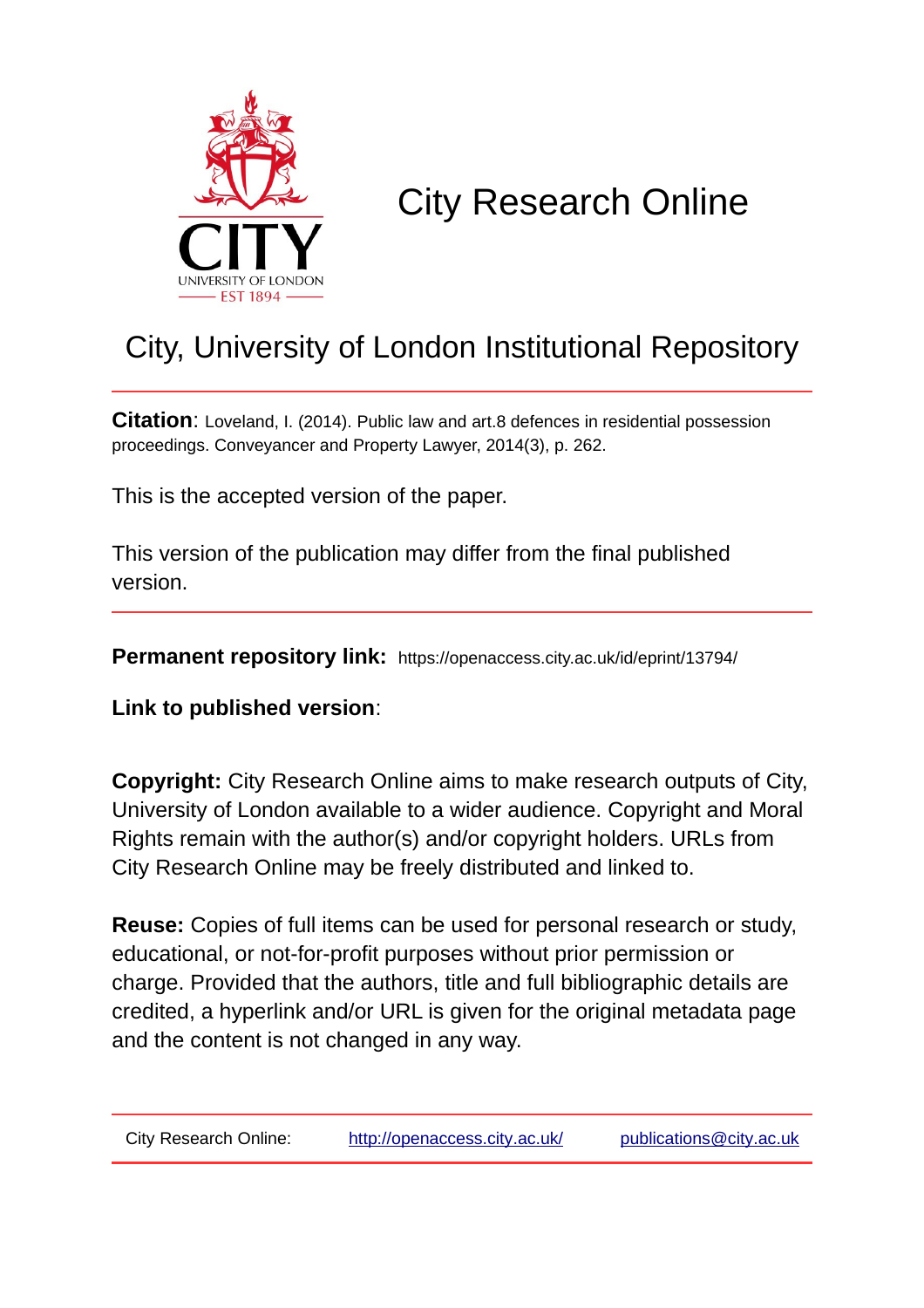### *Conveyancer and Property Lawyer* **(2014)**

Public law and art 8 defences in residential possession proceedings: *Fareham BC v Miller* [2013] EWCA Civ 159 [2013] H.L.R. 22 and *Leicester City Council v Shearer* [2013] EWCA Civ 1467

Ian Loveland

City University London and Arden Chambers

**Subject:** Real property. Other related subjects: Human rights. Landlord and tenant.

**Keywords**: Possession orders; Proportionality; Right to respect for private and family life; notice to quit.

**Legislation:** Human Rights Act 1998 Sch. 1 art.8

**Cases:** *Fareham BC v Miller* [2013] EWCA Civ 159 [2013] H.L.R. 22 and *Leicester City Council v Shearer* [2013] EWCA Civ 1467

#### **Introduction**

**.** 

While the Court of Appeal recently declined to engage with what is perhaps the most significant unresolved question in relation to the impact of art 8 of Schedule 1 of the Human Rights Act 1998 (hereafter HRA) on residential possession proceedings - namely whether art 8 can be applied horizontally to defend actions brought by private sector landlords<sup>1</sup> - the court continues apace to add further details to the existing superstructure of art 8 and public law defences. Two more such cases have now joined the ranks. In the first *Fareham BC v*  Miller,<sup>2</sup> the Court of Appeal underlined the now firmly established principle that the prospects of a defendant succeeding with a substantive art 8 defence rooted in the assertion that it would be disproportionate for a court to make a possession order because of his/her personal circumstances are slim indeed.<sup>3</sup> In the second, *Leicester City Council v Shearer*,<sup>4</sup> a differently composed bench dismissed a possession claim on the rather more prosaic but

<sup>2</sup> EWCA Civ 159: [2013] H.L.R. 22: Patten , Black and Kitchin L.L.

<sup>3</sup> Consider for example *Corby Borough Council v Scott; West Kent Housing Association Ltd v Haycraft*; [2012] EWCA Civ 276; [2012] H.L.R. 23: *Holmes v Westminster City Council* [2011] EWHC 2857 (QB): *Birmingham City Council v Lloyd* [2012] EWCA Civ 969; [2012] HLR 44: *Thurrock BC v West* [2012] EWCA Civ 1435; [2013] H.L.R. 5.

<sup>4</sup> [2013] EWCA Civ 1467; Jackson and Floyd LJJ and Sir David Keene.

<sup>&</sup>lt;sup>1</sup> See *Malik v Fassenfelt* [2013] EWCA Civ 798; [2013] 28 E.G. 84 (C.S.) and the discussion of the case by K. Lees, "Malik v Fassenfelt: known unknowns" [1993] 77 Conv. 516 and J. Luba, "Is there a 'human rights defence' to a possession claim brought by a private landlord?" (2011) 15(3) L. & T. Review 79.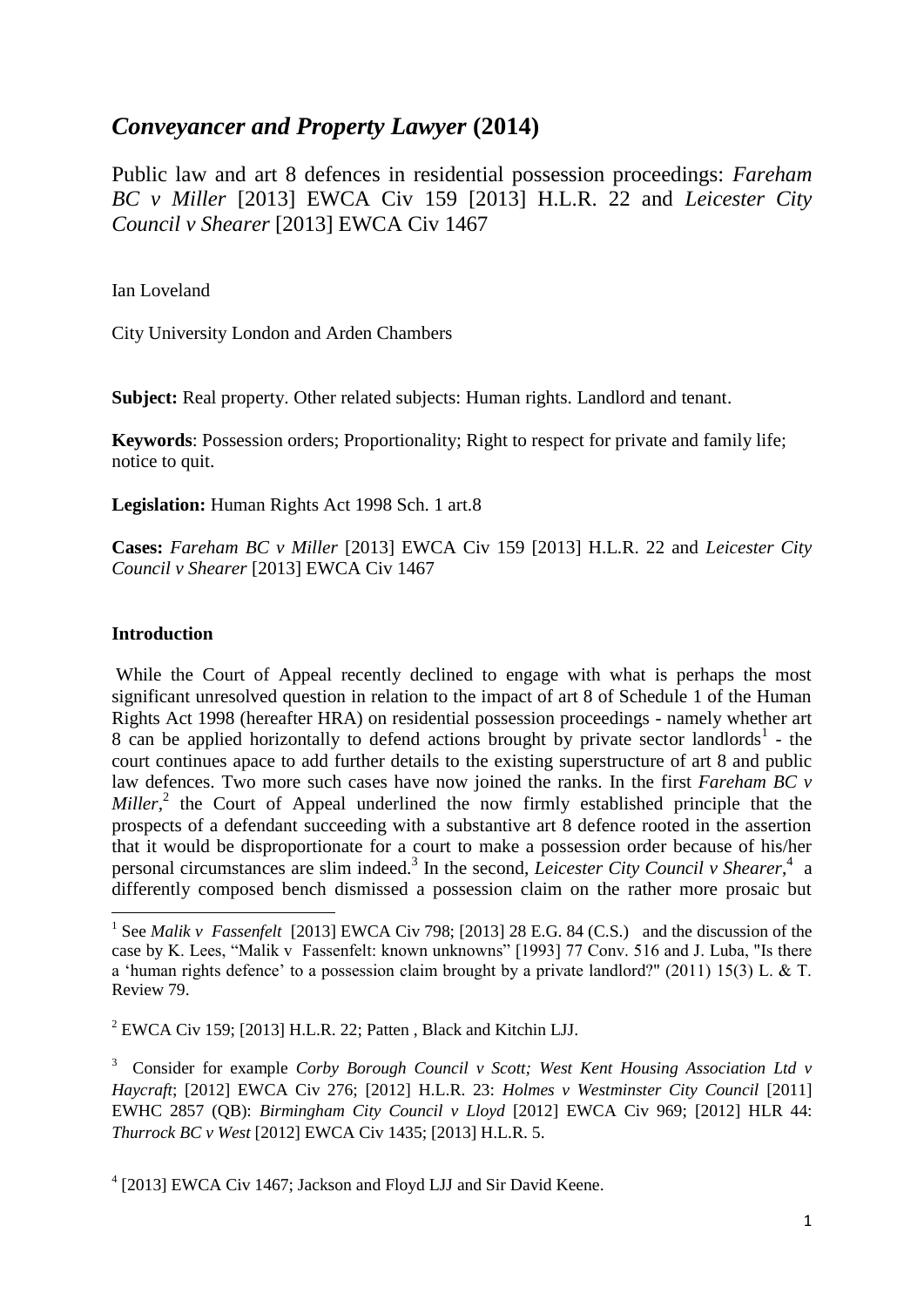perhaps – for defendants – much more useful orthodox public law basis that the local authority had failed to take any or any proper account of various relevant considerations.

#### **Background to the cases**

1

Mr Miller is an unlikely candidate for any good neighbour of the year awards.<sup>5</sup> One can almost detect a weary despair in Patten LJ's scene-setting of the case:

"2 Mr Miller (who is now 30 years old) has a long history of persistent criminal offending. Most of his convictions are for theft but his criminal record between 2000 and 2012 includes a number of offences of assault and public disorder. He has been using Class A drugs for many years and is a heroin addict. Many if not most of his convictions for theft (mainly for shoplifting) are connected with his drug habit...".

Mr Miller's substance abuse difficulties had led Fareham BC to accept that he was in priority need under the homelessness legislation (Housing Act 1996 Part VII), and in 2009 the council granted him a non-secure (determinable by a valid notice to quit) tenancy<sup>6</sup> of a one bedroom flat in discharge of its homelessness duties to him under Housing Act 1996 s.193. Mr Miller's initial problems arose from his persistent failure to claim housing benefit which triggered a rapid accumulation of rent arrears. Fareham then served a notice to quit on that basis.<sup>7</sup> Mr Miller subsequently claimed housing benefit, the arrears were cleared and the council took no steps to issue proceedings. Mr Miller then spent eighteen months in and out of prison, during which time it appeared that several men were living in his flat and causing repeated nuisance to neighbours. Fareham served another notice to quit, this time on the basis of anti-social behaviour. Following a meeting with Mr Miller's probation officer, the Housing Officer handling the case agreed to 'give Mr Miller another chance' if he adhered to the

<sup>5</sup> More likely one may imagine to find him appearing in *The Daily Mail's* splendid on-line collection of 'neighbours from hell' stories. For recent entries see especially "A taste of their own medicine: Neighbours from hell get early morning warnings to mend their ways... or face the boot from the estates they terrorise" (2013) December 18; [http://www.dailymail.co.uk/news/article-2507069/A](http://www.dailymail.co.uk/news/article-2507069/A-taste-medicine-Neighbours-hell-early-morning-warnings-mend-ways--face-boot-estates-terrorise.html#ixzz2nrvQP2rI)[taste-medicine-Neighbours-hell-early-morning-warnings-mend-ways--face-boot-estates](http://www.dailymail.co.uk/news/article-2507069/A-taste-medicine-Neighbours-hell-early-morning-warnings-mend-ways--face-boot-estates-terrorise.html#ixzz2nrvQP2rI)[terrorise.html#ixzz2nrvQP2rI:](http://www.dailymail.co.uk/news/article-2507069/A-taste-medicine-Neighbours-hell-early-morning-warnings-mend-ways--face-boot-estates-terrorise.html#ixzz2nrvQP2rI) "The schoolgirl's drawing that helped evict neighbour from hell:

Family's nightmare comes to an end after girl, 6, drew a picture of 'gangs and loud music'" (2013) November 18; [http://www.dailymail.co.uk/news/article-2509237/Schoolgirls-drawing-helped-evict](http://www.dailymail.co.uk/news/article-2509237/Schoolgirls-drawing-helped-evict-neighbours-hell-Familys-nightmare-comes-end-girl-6-drew-picture-gangs-loud-music.html#ixzz2nrvx0jLG)[neighbours-hell-Familys-nightmare-comes-end-girl-6-drew-picture-gangs-loud](http://www.dailymail.co.uk/news/article-2509237/Schoolgirls-drawing-helped-evict-neighbours-hell-Familys-nightmare-comes-end-girl-6-drew-picture-gangs-loud-music.html#ixzz2nrvx0jLG)[music.html#ixzz2nrvx0jLG.](http://www.dailymail.co.uk/news/article-2509237/Schoolgirls-drawing-helped-evict-neighbours-hell-Familys-nightmare-comes-end-girl-6-drew-picture-gangs-loud-music.html#ixzz2nrvx0jLG)

<sup>&</sup>lt;sup>6</sup> Such tenancies are excluded from secure status by Housing Act 1985 Sch.1 para 4.

 $<sup>7</sup>$  There is no requirement that the Claimant provides such reasons. Advocates who appear with any</sup> regularity for defendants in (Housing Act 1988) s.21 proceedings or in claims brought against defendants with non-secure tenancies provided under the homelessness legislation will be aware that many claim forms and the (usually cursory) witness statements which (only sometimes) accompany them in such cases offer no reasons at all for the issue of proceedings. This may be a considered response to Lord Hope's comments in *Powell* at para 37:

<sup>&</sup>quot;37 So, as was made clear in *Pinnock*, para 53, there will be no need, in the overwhelming majority of cases, for the local authority to explain and justify its reasons for seeking a possession order. It will be enough that the authority is entitled to possession because the statutory pre-requisites have been satisfied and that it is to be assumed to be acting in accordance with its duties in the distribution and management of its housing stock…".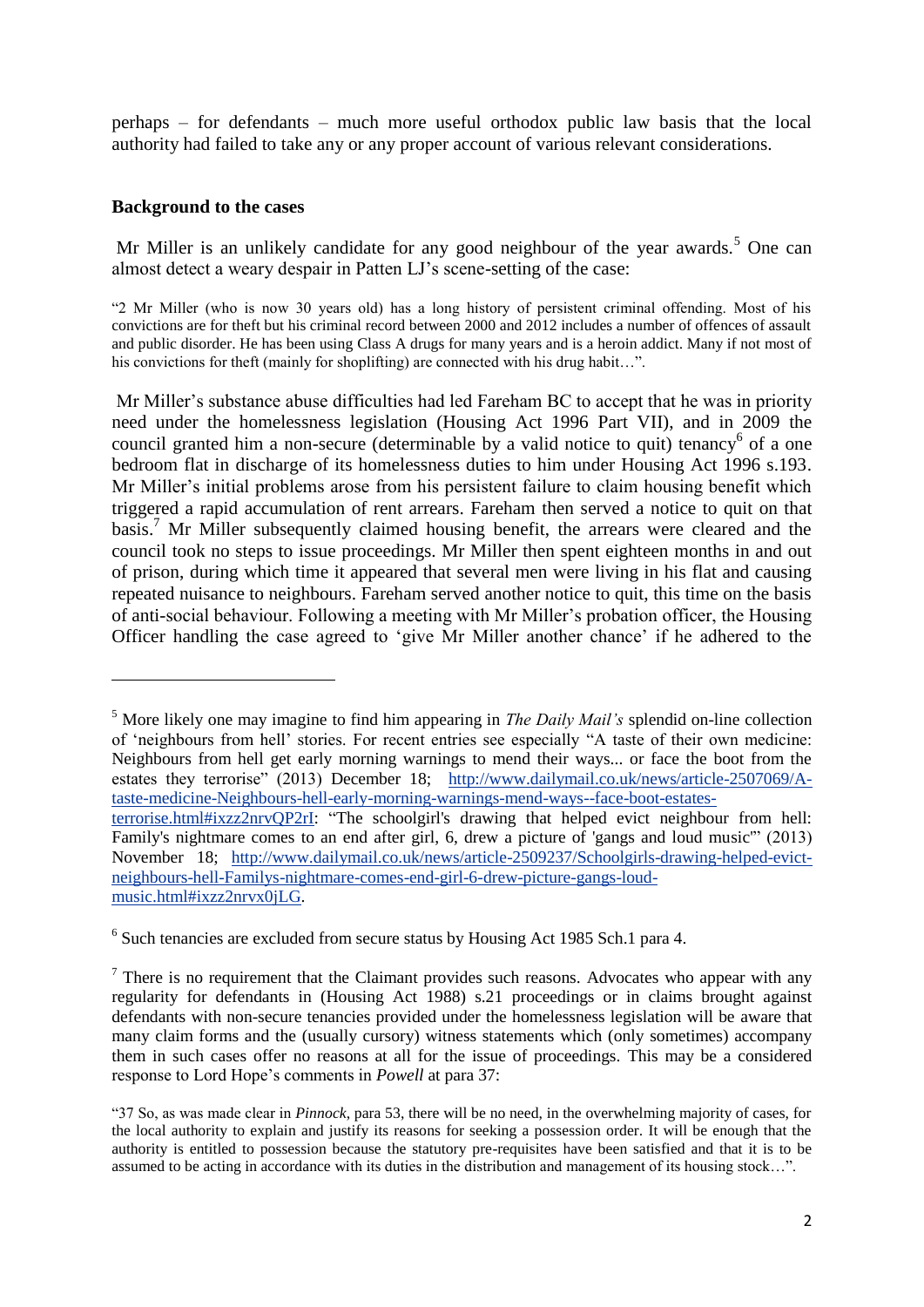licence conditions attached to his latest release from jail. When Mr Miller breached those conditions shortly after being released the council began proceedings.

The claim was defended on what the Court of Appeal variously (and perhaps unhappily because variously) described as art 8 or public law grounds. Those grounds seem to have been that the council's decisions to issue the notice to quit and to issue proceedings were disproportionate because of, inter alia, Mr Miller vulnerability and the council's failure properly to consider whether other, less draconian methods might be used to control his behaviour. It is unfortunate that the Court of Appeal muddied the doctrinal waters in this way, since public law and art 8 defences are jurisdictionally quite distinct matters. At trial however, mattes took an unexpected turn. While Mr Recorder Blunt QC was unpersuaded by the public law/art 8 defences, he concluded that the effect of the council 'giving Mr Miller another chance' was to revoke the notice to quit. Mr Miller was thus still a tenant when proceedings were issued, and so the proceedings would have to be dismissed.

One assumes, although one cannot be sure from what is said in the Court of Appeal's judgment, that the council appealed against this conclusion and Mr Miller cross-appealed against the rejection of his public/law art 8 defence.

Mrs Shearer had not engaged in any form of problematic behaviour while living in her home. Proceedings were initiated against her qua trespasser following the death of her husband. Mr Shearer had succeed to the secure tenancy of the family home on the death of his mother in 2005. The succession provisions of the Housing Act 1985 do not permit a second succession,<sup>8</sup> nor had Leicester granted such a right in the relevant tenancy agreement. Mrs Shearer thus had neither a statutory nor contractual right to succeed. Leicester's allocation scheme did however make provision for direct lettings outside the usual provisions of the scheme in 'exceptional circumstances'. Mrs Shearer made a request to the council that she be granted a tenancy of the premises, but was repeatedly and wrongly told by a council officer that she could only be considered for allocation of another property and could not be considered for a direct let of her existing home. Senior council officers then came to the conclusion that the council was required to follow the normal allocation policy: 'even when the circumstances appear exceptional'.<sup>9</sup> The misleading advice had come from an officer in what the council styled its 'Housing Services Department'. The council maintained at trial that had Mrs Shearer approached its 'Housing Options Department' she would have been given the correct advice and so she was in effect the author of her own misfortune.

The Recorder concluded that the council's decision to issue proceedings was unlawful for what an administrative lawyer might regard as a bit of a mish-mash of reasons:

"So in the light of all those circumstances, in my judgment it cannot seriously be argued that a reasonable Authority would without more on the facts known have refused or omitted to exercise its discretion to grant a Direct Let. I regard that refusal or failure to consider the possibility of a Direct Let had an impact on the decision to seek possession and that failure has had an improper fettering of the discretion. It is a lack of

<sup>&</sup>lt;sup>8</sup> I have suggested elsewhere that an argument might be made in cases where the first succession is between spouses that the no-second succession rule is incompatible with art 8. That argument would have no force here as the first succession had been an inter-generational one; see I. Loveland "Second successions to secure tenancies" [2012] 96 Conv. 453.

<sup>&</sup>lt;sup>9</sup> Ibid at para 32.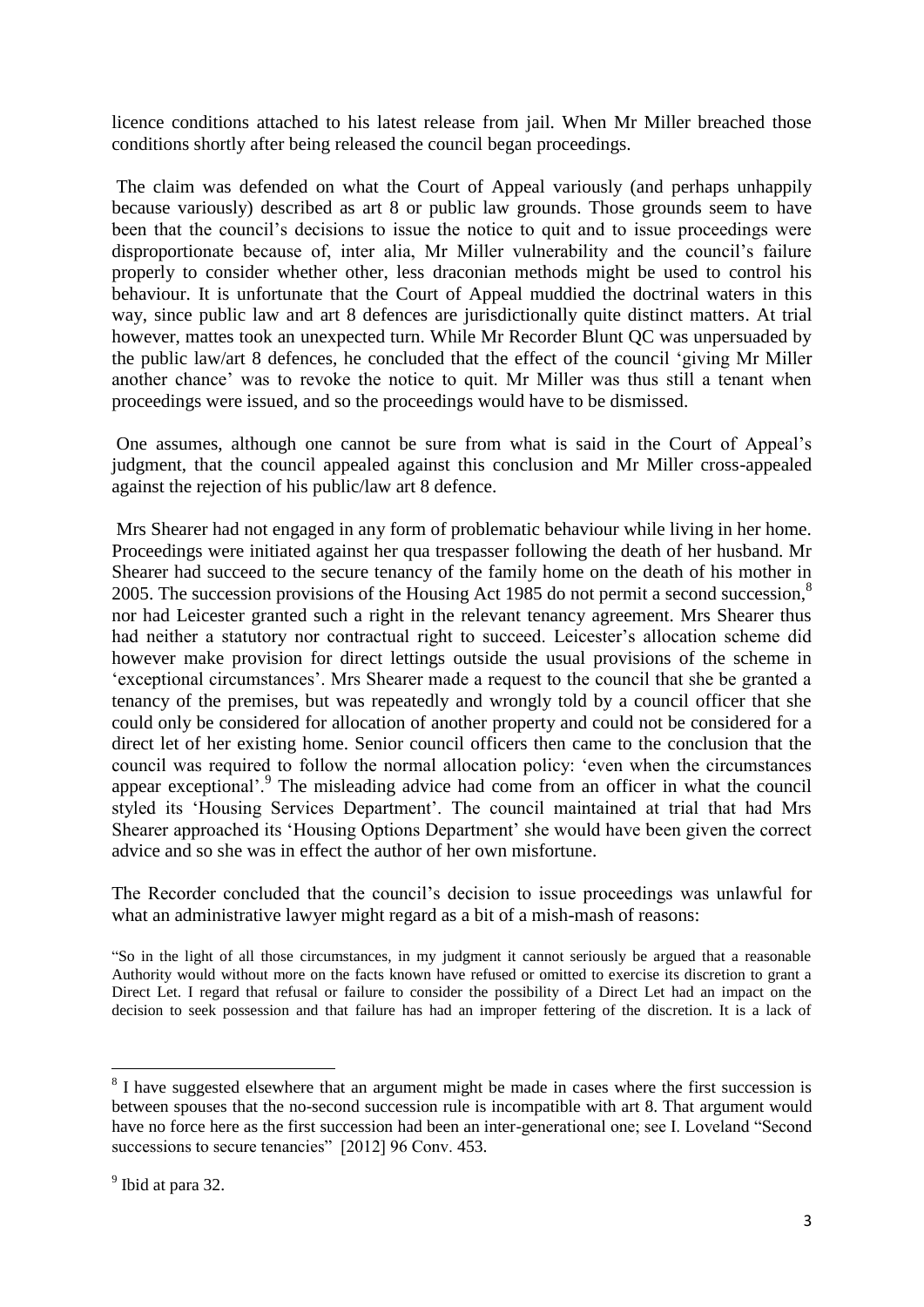exercising the discretion. It is a removal from the discretion to be exercised of an investigation of the matters which were appropriate to be looked at. That vitiates and compromises their decision to seek possession."<sup>10</sup>

#### **The Court of Appeal's judgment in** *Shearer*

The Court of Appeal saw little merit in the council's suggestion that Mrs Shearer had approached the 'wrong' department for advice:

58 I am afraid this will not do. The defendant was a vulnerable person who had suffered much during her adult life. I need not recount the details. The culmination of her troubles was the suicide of her husband. The defendant found the body after he had hanged himself. The defendant was living on benefits and bringing up two young children as a single mother with, it would seem, little outside help. The defendant cannot be expected to appreciate that one housing department of the Council was giving her wrong advice, but that another housing department of the same Council might give her different and correct advice

Although that conclusion is fact specific, there is a broader issue of principle at stake here. A local authority is of course *a* statutory body. The emphasised *a* denotes that in constitutional terms a local council is an indivisible entity. Unless there are specific statutory provisions dictating that particular types of request be directed to identified divisions of the council, $<sup>11</sup>$ </sup> then prima facie a request made to any council officer is a request made to the council. One might surmise that had Mrs Shearer made her request to Percy the Park Keeper at his hut in the park the court would have been minded to refuse any relief to which she might have strictu sensu been entitled, but in general there one might think there is little moral or legal merit in a local authority trying to evade responsibility for it officers' failings by hiding behind the veil of its fragmented organisational structure.

Much the most interesting points which arise from *Shearer* are:

1

 $10$  Ibid at para 43. The bundling together of notionally discrete grounds may of course be justified with reference to Lord Greene MR's observation in *Associated Provincial Picture Houses v Wednesbury Corporation* [1948] 1 KB 223 at 229 (emphasis added):

<sup>&</sup>quot;Lawyers familiar with the phraseology commonly used in relation to exercise of statutory discretions often use the word "unreasonable" in a rather comprehensive sense. It has frequently been used and is frequently used as a general description of the things that must not be done. **For instance, a person entrusted with a discretion must, so to speak, direct himself properly in law. He must call his own attention to the matters which he is bound to consider.** He must exclude from his consideration matters which are irrelevant to what he has to consider. If he does not obey those rules, he may truly be said, and often is said, to be acting "unreasonably." Similarly, there may be something so absurd that no sensible person could ever dream that it lay within the powers of the authority. Warrington L.J. in Short v. Poole Corporation gave the example of the red-haired teacher, dismissed because she had red hair. That is unreasonable in one sense. In another sense it is taking into consideration extraneous matters. It is so unreasonable that it might almost be described as being done in bad faith; and, **in fact, all these things run into one another".**

 $11$  See the discussion of the point – here in relation to a request for a review procedure under the introductory tenancy scheme – in *R (Chelfat) v Tower Hamlets LBC* [2006] EWHC (Admin) and the discussion of the case in J. Luba et al, *Defending possession proceedings* (2010; 7<sup>th</sup> ed) at pp 165-166. Presumably it is also open to a council to specify in its tenancy agreements that notices served by a tenant in relation to the tenancy must be delivered to be particular departments or addresses, and consequentially – for example – to expect that a court would not accept that a tenant's notice to quit had been served if it was sent to a different address than the one specified in the agreement.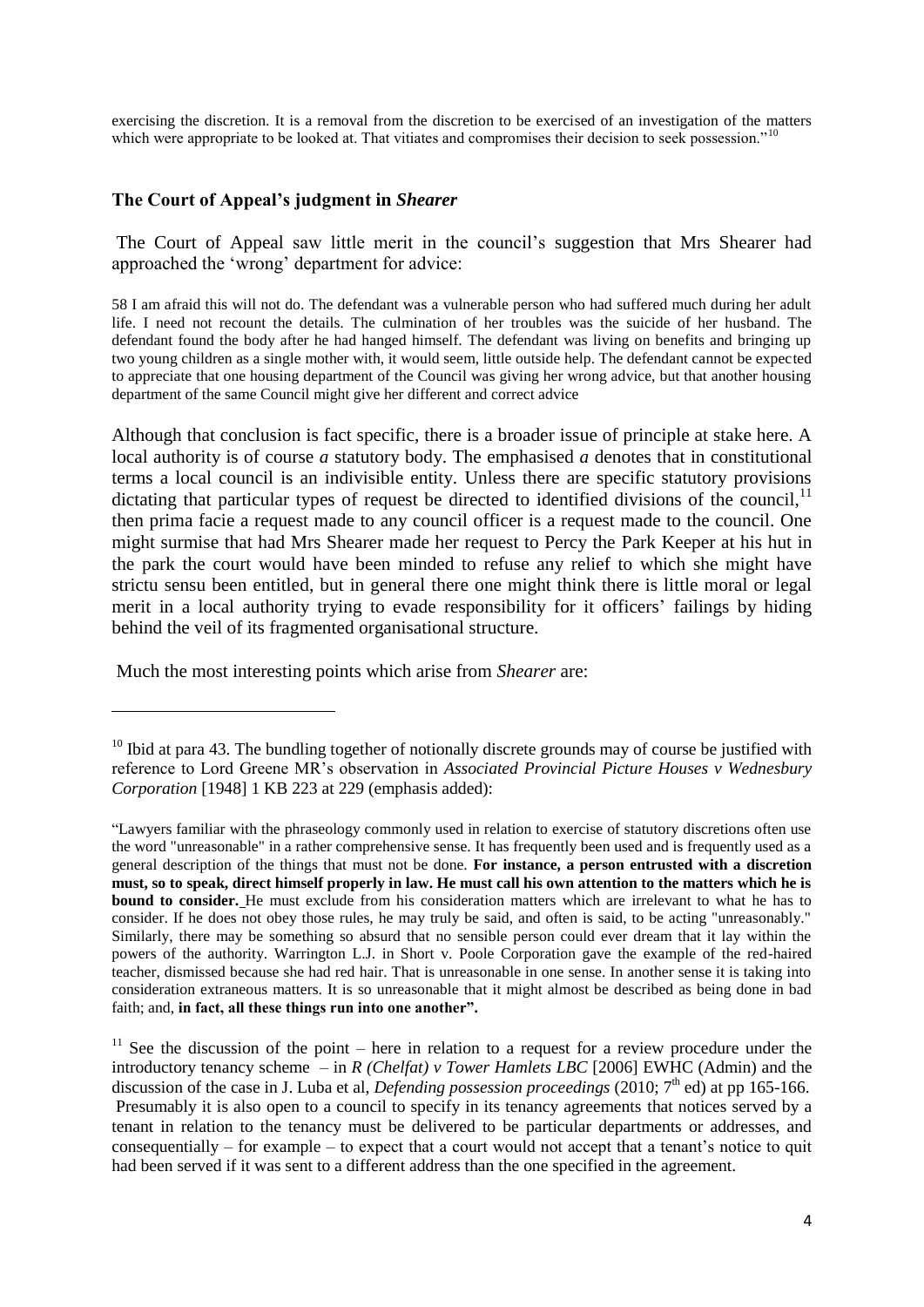(i) whether the Court of Appeal is holding that a local authority (and presumably by extension any social landlord falling within HRA 1998 s.6) has a positive duty properly to inform a person of her/his possible entitlements under a relevant policy, or if the ratio of the judgment is limited to holding that the council's obligation is merely the negative one of not misleading a person who asks about the policy; and

(ii) whether a failure to have regard to a policy at all, or a failure – having considered the policy – to provide a reasoned basis for not following it in the instant case, will necessarily render a consequential decision to issue possession proceedings unlawful.

While the point might cause some surprise to judges in the higher courts, lawyers who deal routinely with local authority decisionmaking at the county court or pre-trial stages will be perfectly aware that many local authority and housing association officers have what we might kindly describe as a limited familiarity with their organisation's relevant policies.<sup>12</sup> The imposition of a positive duty for officer properly to inform Defendants of relevant policies in the context of widespread ignorance of such policies on the part of Claimant's officers would provide a very powerful weapon in the public law defence armoury.

The judgement is however ambivalent on the issue. Para 56 points firmly in the direction of a positive duty:

"No Council official ever told the defendant that if she made an appropriate application, the Council might be able to make a direct let to her of 35 Martival."

Para 55, in contrast, concerns itself with the negative concept of giving misleading advice:

1

<sup>&</sup>quot;At all stages in the story Council officials gave firm advice to the defendant that there was no question of her being able to remain at 35 Martival. It was made clear to her that the most she could achieve by submitting proofs or by visiting the Housing Options Department was to pursue an application for different accommodation".

 $12$  In the week that I drafted this paper I appeared in the county court for an assured shorthold tenant whose landlord, Notting Hill Housing Trust, had issued s.21 proceedings against her on the basis of one incident (admittedly quite serious) of anti-social behaviour by her son. Notting Hill's website contained an asb policy which include a provision to the effect that a review panel will meet to consider if s.21 proceedings should be issued because of asb. No review had been held or even offered to my client. The policy also highlighted the need for good record keeping and warned officers they would need to be able to show that their decisions to issue proceedings and seek an order were proportionate. The claimant offered no written records of its decisionmaking procedures and the three officers (including one whose job title was 'Legal Officer' and who had drafted the particulars of claim) who gave witness statements did not manage a single reference to the asb policy or to proportionality between them. One of the officers had also taken the trouble to phone up my client before the hearing to tell her that there could be no defence to s.21 proceedings and her solicitors were giving her false hopes. Following some heavy hints from the judge at the outset of the hearing, the Claimant agreed that the claim be dismissed on the basis of no order for costs.

This is not an unusual occurrence. The case was unusual only in that Notting Hill had not given up the ghost when our pleadings and subsequent skeleton argument identified the manifest inadequacy of its decisionmaking processes. It seems likely that many, perhaps most, such cases settle on the basis of a withdrawal of proceedings and no order for costs; and as result, judges in the higher courts simply do not see the frequency with which such abysmal decisionmaking procedures occur.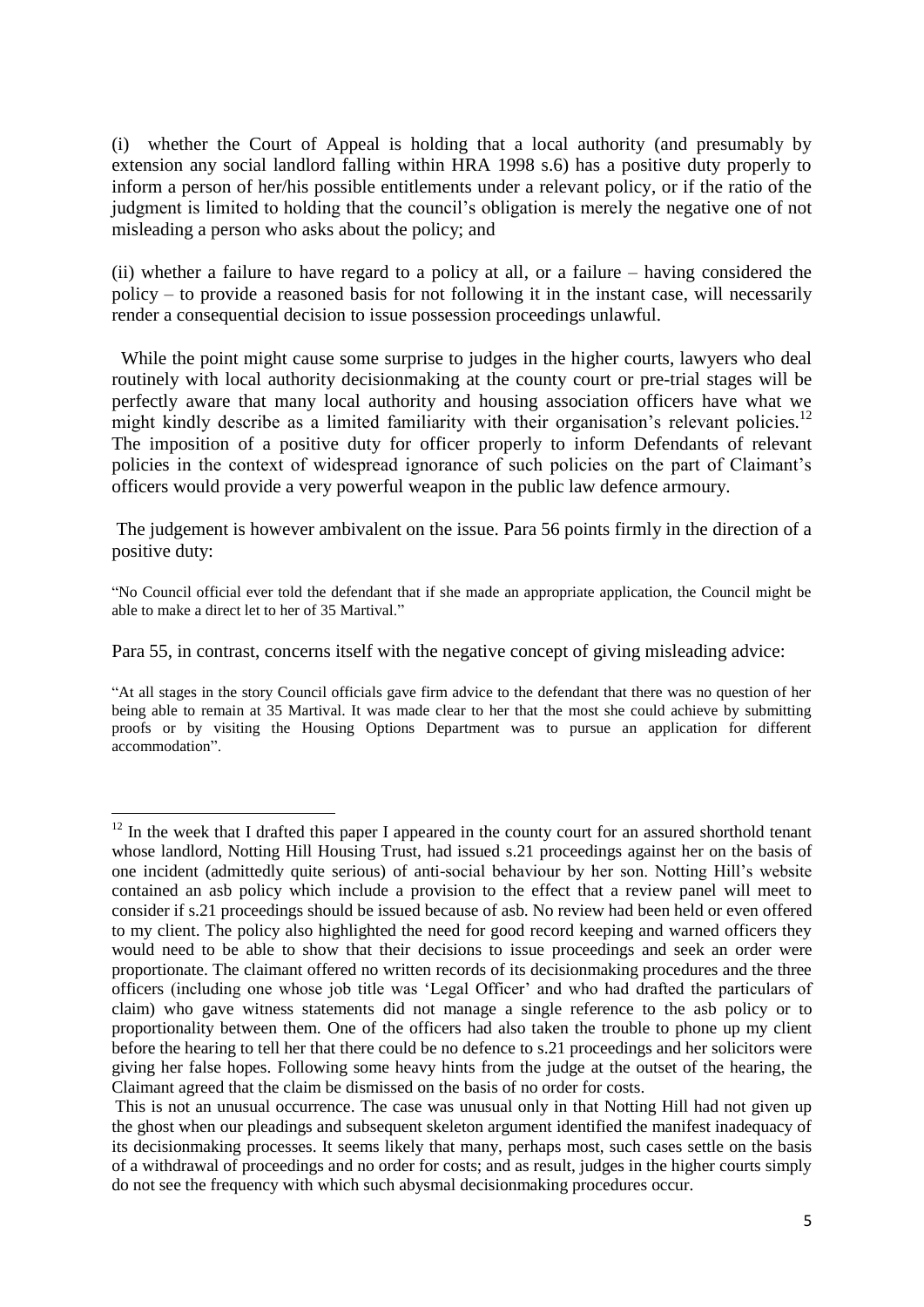It is unfortunate that the Court of Appeal left us with an ambiguity on this issue. It is a safe bet that District and Circuit Judges will be presented with para 55 by defendants and para 56 by claimants and asked to choose between them, and an equally safe bet that the choices made will not be consistent.

The Court of Appeal seems to leave less scope for doubt on the issue of giving consideration to relevant policies. At trial, the Recorder accepted that the council had given 'cursory' consideration to the possibility of a direct let to Mrs Shearer. In a strict sense therefore, the council could not be said to have failed to consider (in the *Wednesbury* sense) the policy. However the Reorder concluded that cursory consideration did not suffice: 'proper' consideration was required. The Court of Appeal approved this conclusion:

"72 In commencing possession proceedings against the defendant without giving any or any proper consideration to the option of making a direct let under paragraph 5.6 of the Allocations Policy the Council acted unlawfully".

In reaching this conclusion, the Court of Appeal acknowledged that a public law (presumably per *Doherty*) or art 8 (presumably per *Pinnock*) defence would succeed only in exceptional circumstances. But this case was apparently exceptional. This was not because of the personal circumstances of the Defendant; her circumstances were certainly unhappy but not obviously any more so than those of other defendants whose public law or art 8 defences have failed.<sup>13</sup>

Interestingly, the Court of Appeal seems to equate 'exceptional' with lamentable inadequacy in the council's decisionmaking processes. There is a pretty irony at work here. As suggested above, as a matter of empirical reality, shambolic decisionmaking by housing officers would seem to be a far from 'exceptional' feature of the housing administration landscape. In that sense, there is nothing 'exceptional' about it at all.

From a doctrinal administrative law perspective, however, such behaviour by claimants' officers no doubt *ought* to be 'exceptional' because judges expect that administrators will in the main comply with public law and art 8 requirements. From that same perspective, judges might also expect that local authorities and housing associations will takes steps to ensure that the officers who take decisions to issue proceedings become familiar with the principle *Sheare*r applies. Both expectations are surely quite legitimate; and equally surely will in respect of many social sector landlords be disappointed.

#### **The Court of Appeal's judgment in** *Miller*

**.** 

Fareham BC did a rather better job of organising its decisionmaking process vis a vis Mr Miller. The council was perhaps rather surprised to find itself tripped up at trial over the

<sup>13</sup> See the cases referred to at fn xx above. For a general overview of the post-*Pinnock* law see, inter alia, K. Lees, "Article 8 defences - separating the wheat from the chaff: Corby BC v Scott; West Kent Housing Association Ltd v Haycraft" (2012) L. & T. Review 2: I. Loveland, "The holy grail as an empty chalice? Proportionality review in possession proceedings after Pinnock and Powell" (2012) Journal of Planning and Environmental Law 622.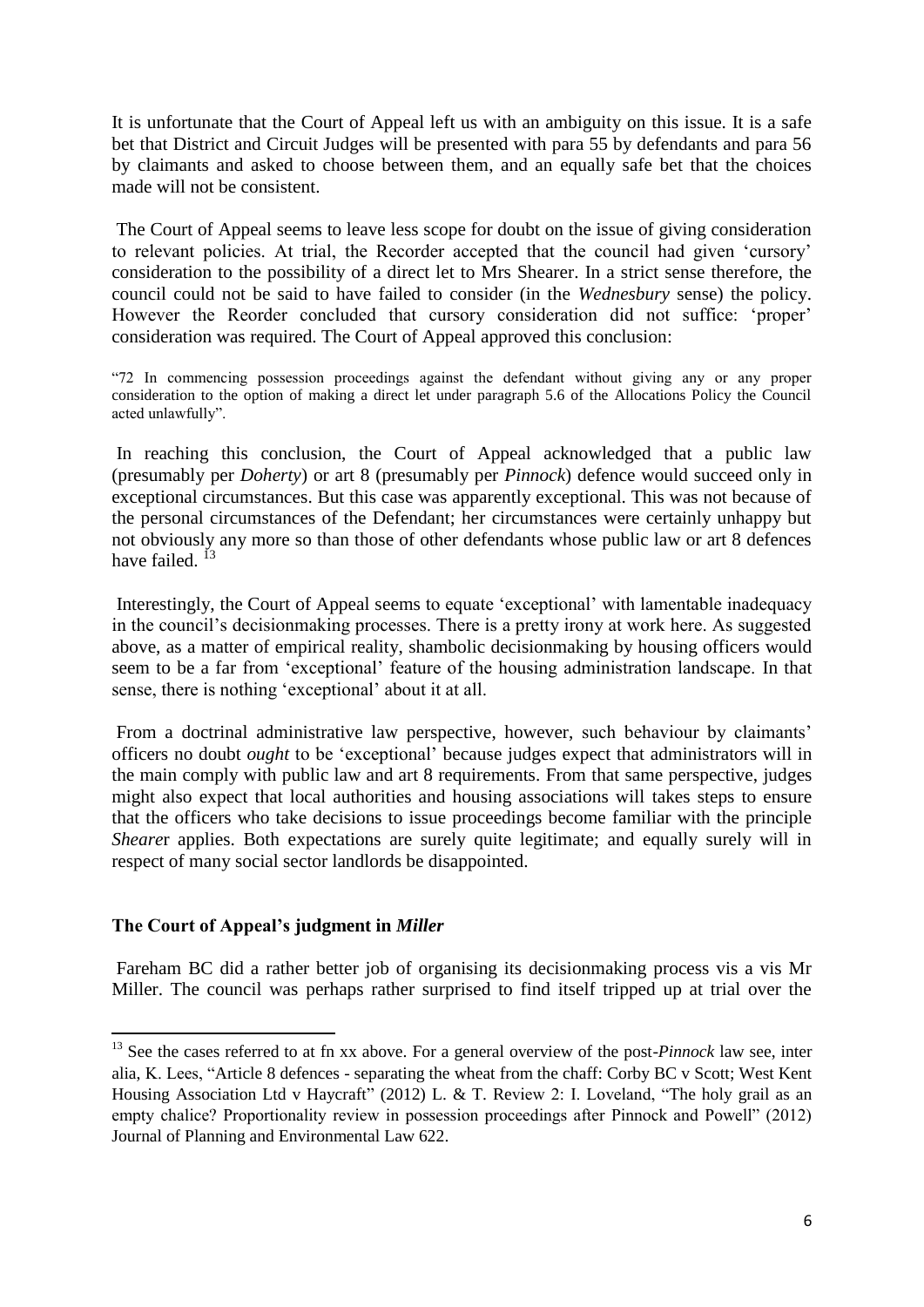question of the 'revocation' of its notice to quit. The Court of Appeal spent little time in reversing the Recorder's conclusion on that point:

"30 As a matter of law it was impossible for the Council to revoke the notice to quit. Once served it was effective to determine the tenancy according it its terms. Even if the Council had made an irrevocable decision not to rely on the notice the tenancy would still have come to an end: see Tayleur v Wildin (1868) L.R. 3 Ex. 303….".

Mr Miller could therefore only continue to be a tenant if, after the expiry of the notice to quit, the course of dealings between the parties was such as to have created a new tenancy (on identical terms to the determined one). The Court of Appeal saw no basis on the facts to reach that conclusion:

"32…In these circumstances…it is impossible to infer from the use of housing benefit to meet the cost of providing the Flat any intention to create a new tenancy. All the evidence indicates that this is the last thing which the Council would have wished to do. Mr Miller has remained as no more than a tolerated trespasser to this day"

This reasoning and conclusion leave rather a lot to be desired. The reference to a single authority to sustain the conclusion might be characterised as be a splendid example of judicial brevity or as an unhappy example of judicial superficiality. *Tayleur v Wildin* is an 1868 judgment of the Exchequer Court which spans some two pages (one devoted to the headnotes and summaries of submissions) of the reports. It is not a binding authority on the Court of Appeal. And since it is itself unrooted in authority one might have thought the proposition for which it is said in *Miller* to stand could bear some re-examination. That thought arises in part because of the authority's venerable age, in part because it can credibly argued that the common law rule needs to be compatible with Art  $8<sup>14</sup>$  and in part because the factual matrix

For a firm indication in the housing law context that a rule of common law is as susceptible as a statutory provision to a challenge that it is incompatible with Art.8 see Lord Nicholls in *Lambeth LB v Kay* [2006] UKHL 10; [2006] 2 A.C. 465 at [54]

"... [I]nevitably there may be the exceedingly rare case where the legislative code *or, indeed, the common law* is impeachable on human rights grounds". (Emphasis added).

And see also Lord Scott at [168-169]:

1

 $14$  This is a point which perhaps requires housing lawyers to step outside of their comfort zone and consider some of the media law judgments on the impact of Art 8 of the HRA 1998 on the common law. See for example *HRH Prince of Wales v Associated Newspapers Ltd* [2007] EWHC 522 (Ch); [2008] Ch 57 per Lord Phillips CJ:

<sup>25 …..</sup> Section 3 of the Human Rights Act 1998 requires the court, so far as it is possible, to read and give effect to legislation in a manner which is compatible with the Convention rights. *The English court has recognised that it should also, in so far as possible, develop the common law in such a way as to give effect to Convention rights. In this way horizontal effect is given to the Convention*. This would seem to accord with the view of the European Court of Human Rights as to the duty of the court as a public authority: see *Von Hannover v Germany* (2004) 40 EHRR 1, paras 74 and 78.

<sup>&</sup>quot;It is right to notice, however, that *Connors* and *Blečič* do show that in two types of case where an owner is seeking to recover possession of his property the absence of any contractual or proprietary right of the home occupier to remain in possession may not be conclusive. The first type of case is where an arguable article 8 objection can be taken to some aspect of the statutory *and common law rules* that entitle the owner to possession. ...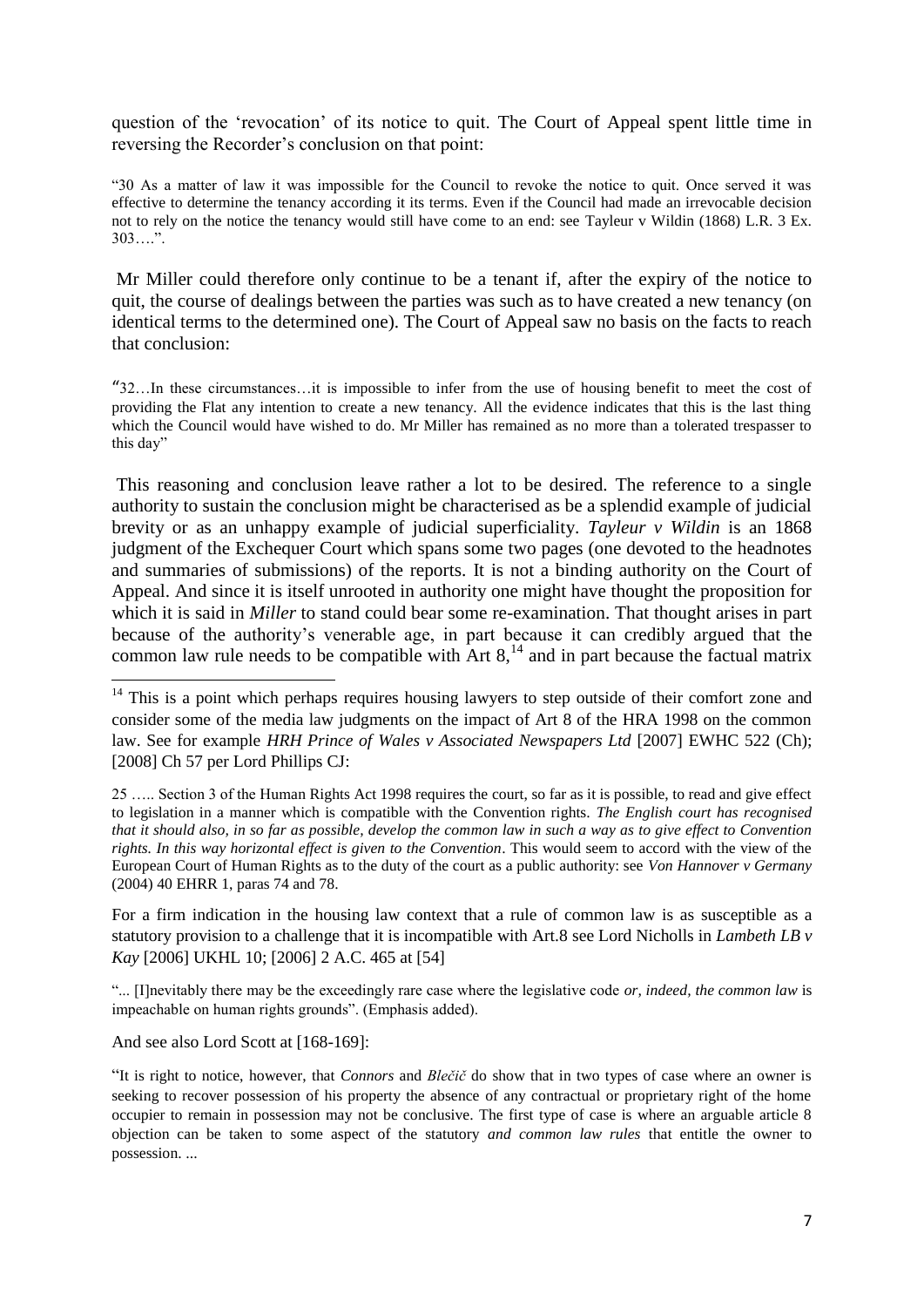of the case concerned a guarantor's attempt to release himself from an obligation to pay a defaulting tenant's rent. (Woodfall cites *Tayleur* as its sole authority for the proposition.<sup>15</sup> Reference is made also to the Court of Appeal's 1950 judgment in *Clarke v Grant*, <sup>16</sup> but since that is a forfeiture case it cannot properly be taken as an appellate level endorsement of the ratio in *Tayleur).*

The more obvious objection to the reasoning arises from its consequence; namely that Mr Miller occupied the premises as a 'tolerated trespasser'. This is an unhappy outcome given that the Supreme Court has recently told us in *Austin v Southwark LBC* that the tolerated trespasser idea – on which so much judicial energy and ingenuity was spent for the best part of twenty years - is and always was as a complete nonsense.<sup>17</sup> Even if we leave that disapproval to one side, the idea that a non-secure tenant could ever have been a tolerated trespasser is distinctly problematic. The legal rationale offered for the principle in *Burrows v*  LB Brent<sup>18</sup> was rooted in the peculiarities of the statutory scheme for secure tenancies, and especially in the court's powers under the Housing Act 1985 s.85 retrospectively to alter the date of possession given in a possession order and thereby to reactivate a tenancy that per s.82(2) had already ended. No such statutory intricacies arise in respect of non-secure tenancies.

In policy terms. Patten LJ's reasoning is on all fours with that of the House of Lords in *Burrows*; namely that a mechanism should exist to allow a landlord to give the tenant of a determined tenancy another chance to prove him/herself an adequate tenant without imposing upon the landlord the obligation to commence a new set of proceedings which would necessarily arise if the 'another chance' equated to the grant of a new tenancy.

One might doubt if - on further thought – the policy is as desirable as Patten LJ seems to think. It creates quite obviously a situation riven with chronological and behavioural uncertainty. The Court of Appeal was content to accept that a new tenancy had arisen after the council took no steps to enforce the first notice to quit. The rationale was that rent had been offered and accepted. One assumes the fact that this state of affairs continued for many months reinforces that conclusion, but the court is not explicit on the point.

Equally we might assume that since, on the facts of Miller, Mr Miller blew his 'another chance' almost immediately, it is quite easy to assume that a new tenancy did not arise. The conceptual difficulty which arises of course is that the creation of a tenancy takes but an instant: there is no probationary or intermediate or preparatory stage which must be gone through when the 'landlord' and 'tenant' do not have that status vis a vis each other. The practical difficulty is identifying when that 'instant' occurs. One will be reduced, one

**.** 

<sup>&</sup>lt;sup>15</sup> At paras. 6.042, 17.200 and 17.264.

<sup>&</sup>lt;sup>16</sup> [1950] 1 K.B. 104.

<sup>&</sup>lt;sup>17</sup> [2010] UKSC 28; [2011] 1 A.C. 355; Baroness Hale describing the idea as – variously – 'an oxymoron' (para 45) and a 'nonsense' (para 49). For comment see variously R. Chan, "Austin v Southwark: the end of tolerated trespassers?" (2010) 13 J.H.L. 87: C. Collins, "An obituary to the oxymoron" 257 Property Law Journal 12

<sup>&</sup>lt;sup>18</sup> [1996] 1 W.L.R. 1448. See generally S. Bright, "The concept of the tolerated trespasser: an analysis" (2003) 119 LQR 495.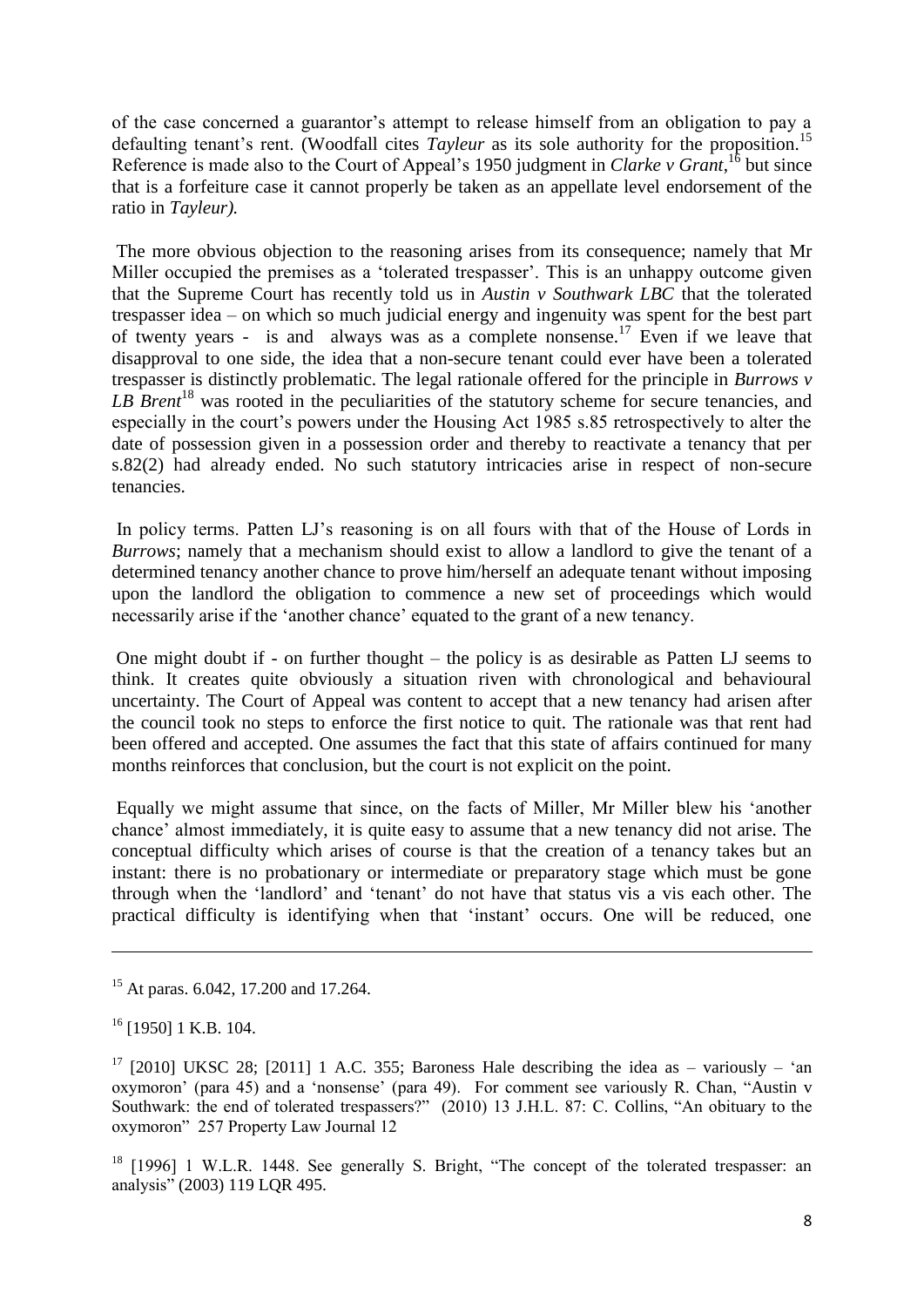supposes, to the unhelpful proposition that each case must be decided on its facts and – to borrow from *Pinnock* : "that is best left to the good sense and experience of judges sitting in the county court".  $19$ 

In the context of a secure or assured tenancy, a finding that a new tenancy had been created would likely have fatal consequences for a landlord's prospects of regaining possession in any case where the claim rested on an averred breach of a term of the tenancy. <sup>20</sup> If the previous tenancy no longer exists, then any breach of its terms – for the purposes of securing possession – presumably does not exist either. So any claim would have to be dismissed with the usual adverse costs implications, but perhaps more significantly the landlord would have to await a breach of the new tenancy before new proceedings could be issued. While the first consequence would also ensue in respect of a 'new' non-secure tenancy, the second would not necessarily do so. It is perfectly cogent on a substantive public law basis for a landlord to issue proceedings vis a vis the new tenancy on the basis that the tenant behaved unacceptably in the past and there is no good basis for thinking that his/her behaviour will improve in the near future. That rationale would have especial force if the problem lies in anti-social behaviour which has an adverse impact on neighbours.<sup>21</sup>

**.** 

 $19$  At para 57.

 $20$  The usual suspects being either rent arrears or anti-social behaviour.

 $21$  It is a constant source of surprise to me that in such cases I have never encountered a landlord which offers precise evidence as to how much asb 'costs' it in indirect terms; ie by officers explaining how much time they have spent dealing with such behaviour in the instant case (with a pound per hour calculation) as well as an indication of the other tasks they have not been able to perform (the opportunity cost of asb if you will) because of the problematic behaviour.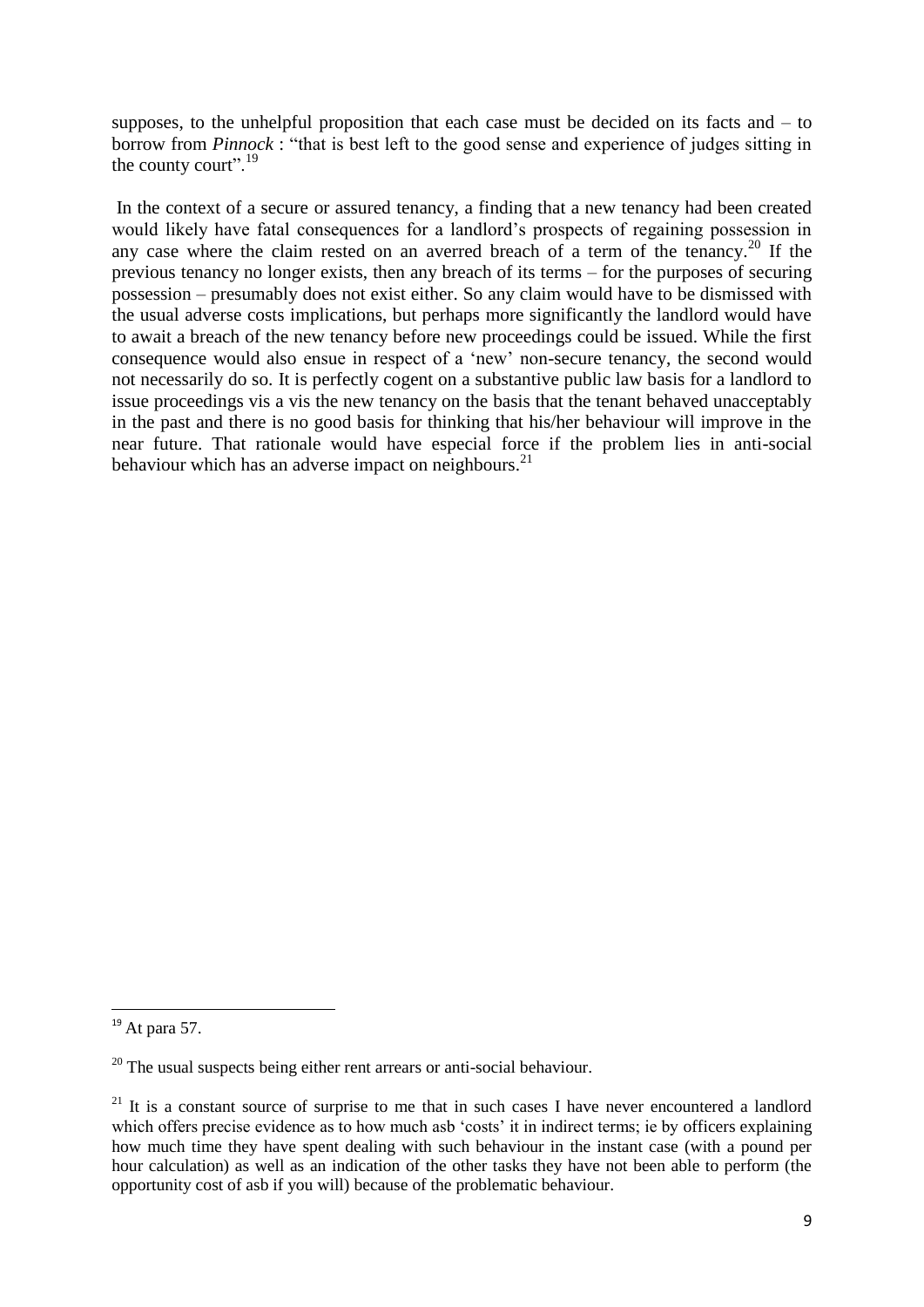#### **Conclusion**

1

The remarkable thing about the House of Lords' judgments in *Kay* and *Doherty*<sup>22</sup> is that anybody could have been surprised by the proposition that a local authority landlord in seeking to evict a person from her home should be subject to general administrative law principles. This is due in part to the 1949 decision of the House of Lords in *Shelley v London County Council<sup>23</sup>* which held that local authorities were entitled to pick and choose their tenants at will and evict them in similar fashion, irrespective of whether the tenant had breached her tenancy agreement*.* It took some thirty years for the courts to recognise that public law principles had a proper role to play in this areas of government activity.<sup>24</sup> The new trend presumably stalled because the Housing Act 1980 introduced the secure tenancy, which afforded tenants far greater legal rights of possession and occupancy than even the most extravagant understanding of administrative law could provide.

While *Kay* and *Doherty* are seen as 'art 8' cases we ought perhaps to be careful about our terminology. *Kay* and *Doherty* are best read as cases in which the House of Lords 'developed' common law principles of public law to try to reconcile the content of domestic law with the requirements of Art 8 *ECHR*. They are analytically and jurisdictionally and practically quite distinct from *Pinnock* and *Powell*<sup>25</sup> in which the Supreme Court concluded that reconciliation of domestic law with Art 8 ECHR required that Art 8 HRA be read as creating a statutory right to proportionality review for defendants who lacked security of tenure under the protected, secure or assured tenancy regimes.

It may be oversimplistic to assume that proportionality review per Art 8 HRA can be seen as a more intensive version of 'public law' in its entirety. That conclusion can credibly be reached in respect of the 'core' substantive nature of irrationality; proportionality review as to the substantive content of decisions made by landlords to seek to evict defendants and by courts to make orders which have that effect must securely be somewhat more intensive than that. We cannot yet say however that the statutory Art 8 defence provides a more intensive version of the relevant considerations doctrine, or the no-fettering principle, or ideas as to procedural fairness.

These are important questions for practical as well as theoretical reasons. Defendants would presumably be best advised to plead public law and art 8 defences in the (comprehensive) alternative, for fear of encountering a court that insists for example, that the relevant considerations principle exists only at public law and not within art 8 or conversely that the principle can be found in both sources but that it affords the court a more intrusive jurisdiction under art 8 than in public law. *Shearer* and *Miller* point us to that conclusion by implication, but the most helpful guidance on this point if perhaps provided by Arden LJ in *R* 

<sup>&</sup>lt;sup>22</sup> Respectively [2006] UKHL 10; [2006] 2 A.C. 465 : [2008] UKHL 57; [2009] A.C. 367;

 $^{23}$  [1949] A.C. 56. The case contains a notable dissent by Lord du Parcq in which he held that he would require very clear words in a statute to lead him to the conclusion favoured by the majority, and that there was no such clarity in the then relevant Act.

<sup>24</sup> See *Bristol CC v Clarke* [1975] 1 W.L.R. 1443: *Cannock Chase DC v Kelly* [1978] 1 W.L.R. 1: *Sevenoaks DC v Emott* (1979) 78 LGR 346.

<sup>&</sup>lt;sup>25</sup> Respectively [2011] UKSC 6; [2011] 2 W.L.R. 220: [2011] UKSC 8; [2012] 2 A.C. 186.